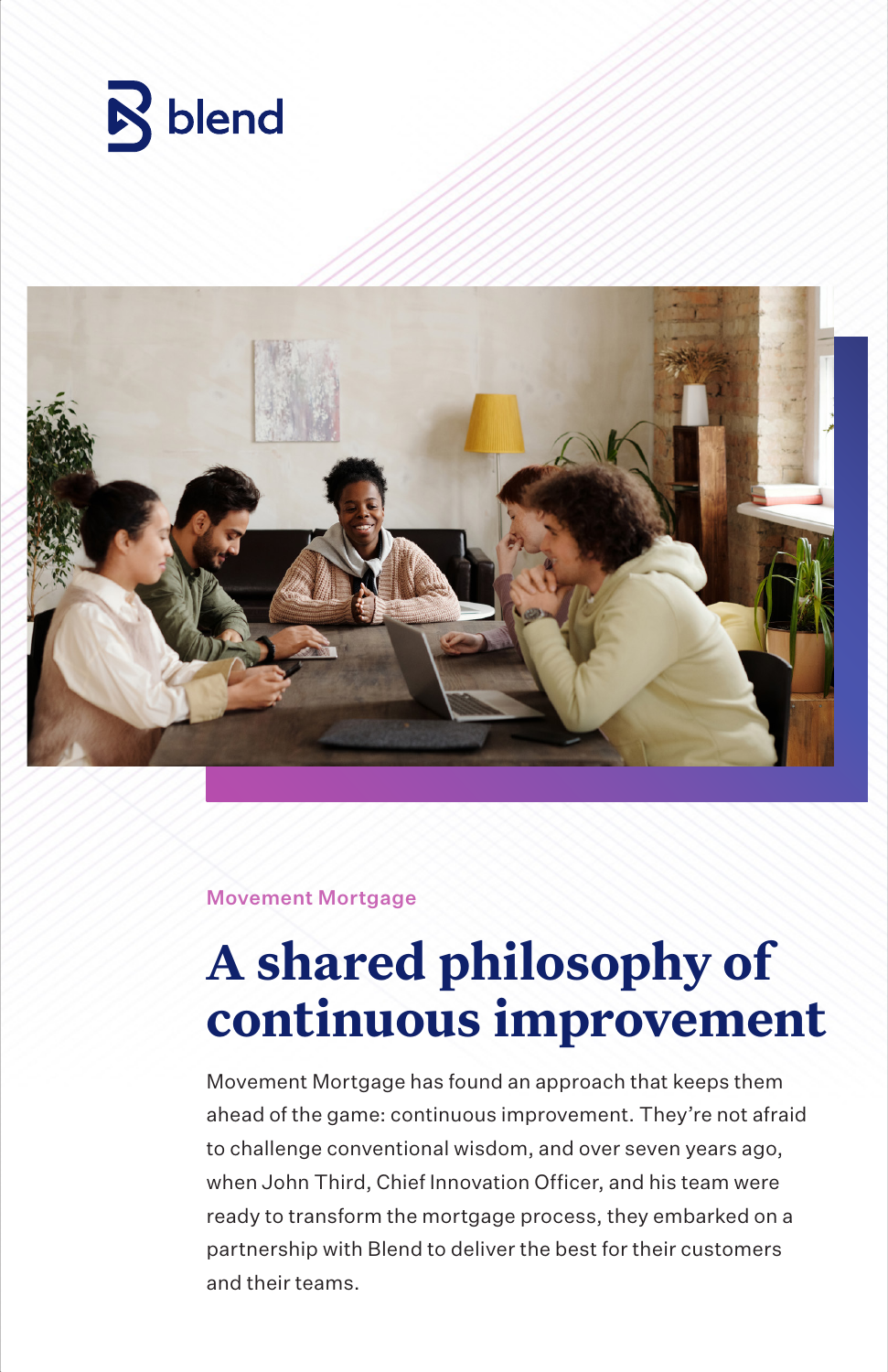#### Movement Mortgage

**Headquarters LOS** South Carolina FISERV

"It was time for mortgage to catch up with the rest of the industry. That's why we partner with folks like Blend, who have a technology mindset and want to take us to the next level." Over the course of their prolific parttnership, the Movement Mortgage team has been eager to integrate the latest Blend products into their processes — continuously making incremental improvements to their efficiency and customer experience.

*It was time for mortgage to catch up with the rest of the industry. That's why we partner with folks like Blend, who have a technology mindset and want to take us to the next level.* **" "**

> **John Third** *Chief Innovation Officer*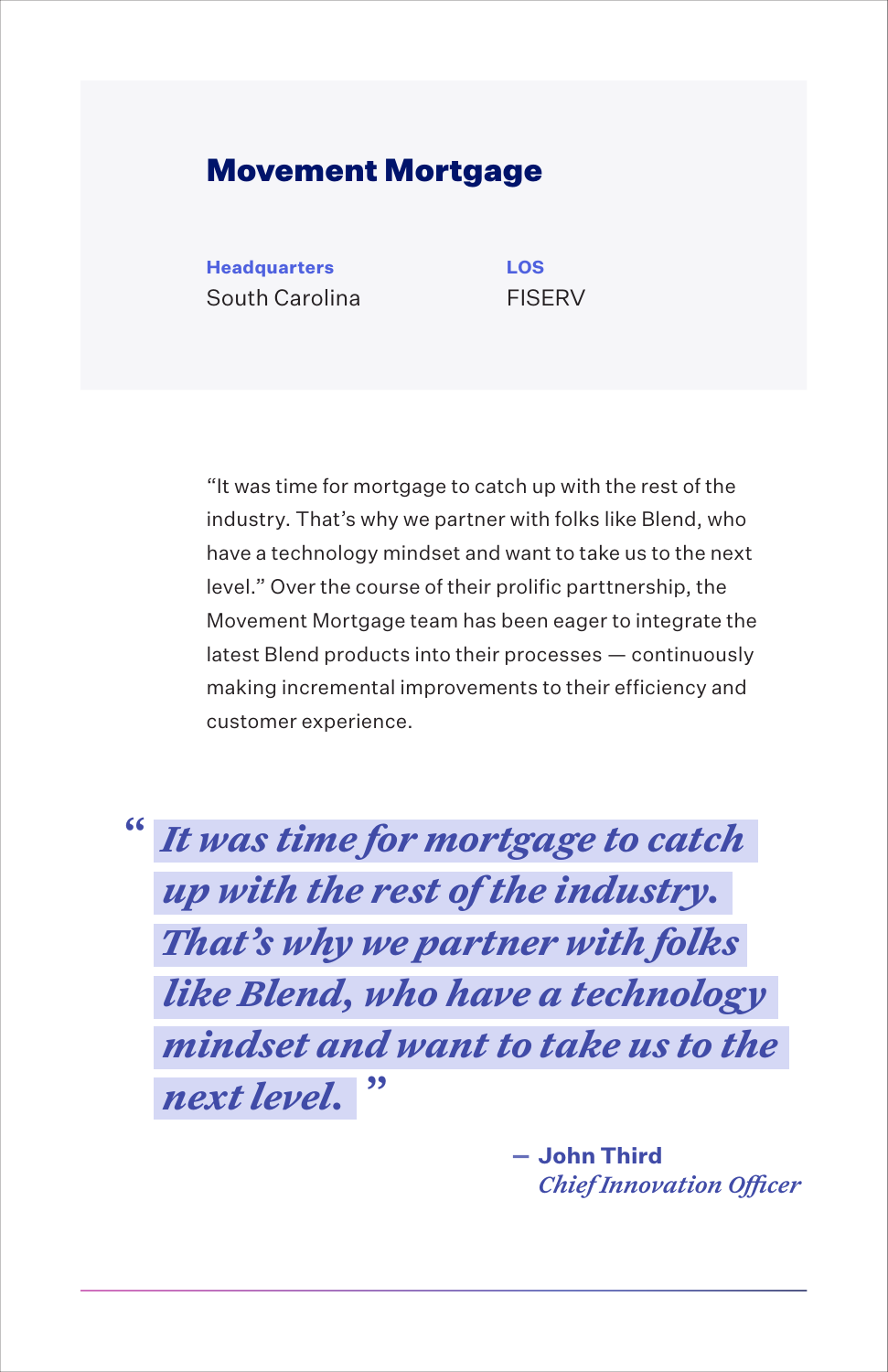#### **The key to success**

Continuous improvement isn't change for the sake of change — it's adding value to the way you operate, and in turn, adding value for your customers. Institutions that excel at this practice know that constant innovation, proactively serving customers, and engaging employees in knowledge sharing are critical to unlocking unlimited potential. Collective knowledge streamlines company processes and drives efficiency, quality, and consistency that customers can benefit from. But what makes Blend a good partner?

For Third, it's all about Blend being accessible and attentive. Whether it's presenting new products or explaining new product features, Blend readily takes the team's input and goals into account. "They're always open to listening to the end-user and making the tweaks and updates to fit the process better. It's been over seven years now, and I think the partnership's actually gotten better over the years."

*It's been over seven years now, and*  **"** *I think the partnership's actually gotten better over the years.* **"**

> **John Third** *Chief Innovation Officer*

## **Giving LOs the tools they need to succeed**

Loan officers at Movement Mortgage are reaping the benefits of this partnership. "Speed and efficiency are the two biggest things we hear about," noted Third. "People didn't realize how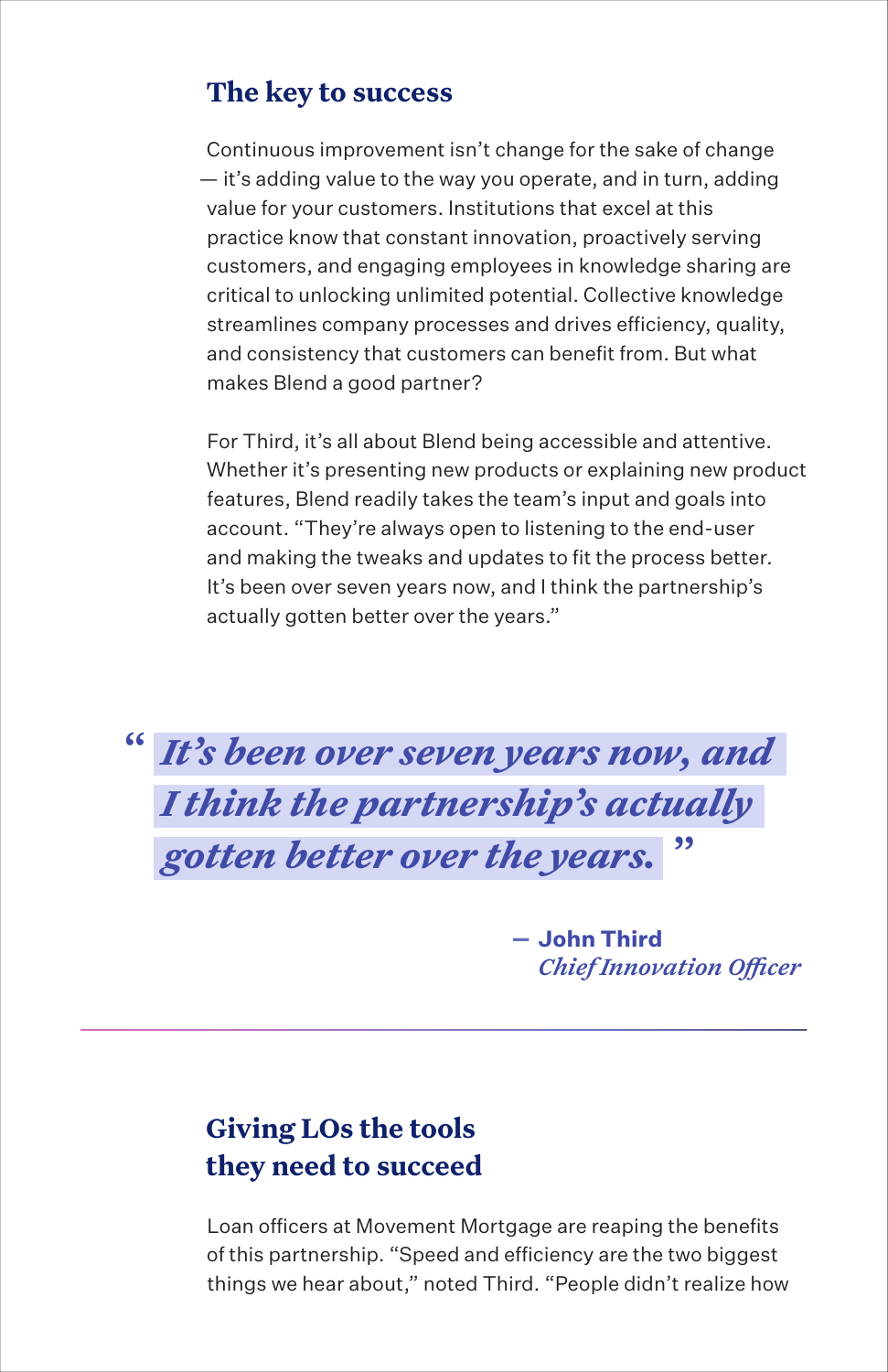quickly they could get through a pre-approval compared to how clunky an LOS is."

In addition to managing the loan process and serving as borrowers' primary contact, loan officers provide significant impact by delivering exceptional experiences that drive customer loyalty. Loan officers should have access to tools that simplify their workflows and give them the time they need to serve their customers more efficiently — and they're seeing both come to fruition with Blend.

"Once they get the opportunity to see the new functionality and how it makes their lives easier – and is ultimately better for the consumer as well – I think that's the key," said Third.

But Third doesn't plan on stopping there, with plans to adopt additional features that will free up even more time to spend on cultivating relationships and closing more loans. "I'm really excited about the roadmap that we have with Blend and all the items that we're going to add, additional functionality that loan officers don't even have access to today in the loan origination system (LOS)."

*I'm really excited about the*  **"** *roadmap that we have with Blend and all the items that we're going to add.* **"**

> **John Third** *Chief Innovation Officer*